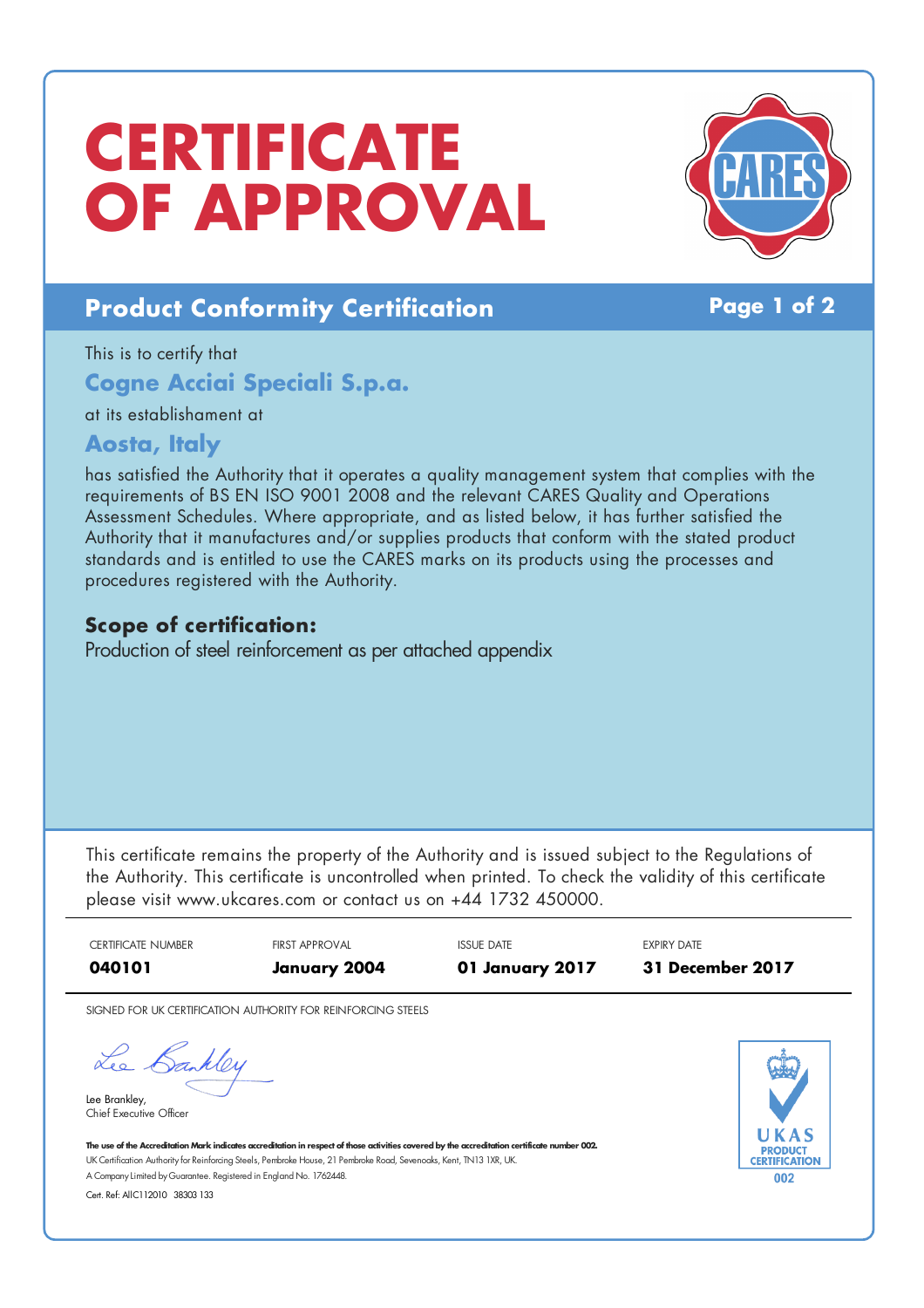# **APPENDIX TO CARES CERTIFICATE NO. 040101 COGNE ACCIAI SPECIALI S.P.A. AOSTA, ITALY**



# **Product Conformity Certification Page 2 of 2**

#### **Scope of certification:**

Production of BS 6744 Grade 200 and 500 bar and coil as follows: Hot rolled plain and ribbed bar 14 to 40mm - 1.4301, 1.4436, 1.4429 and 1.4462 14 to 50mm - 1.4301, 1.4436 and 1.4429 Cold rolled plain and ribbed bar and coil 6 to 12mm 1.4301, 1.4436 and 1.4429 Hot rolled ribbed bar 14 to 50mm 1.4362

This certificate remains the property of the Authority and is issued subject to the Regulations of the Authority. This certificate is uncontrolled when printed. To check the validity of this certificate please visit www.ukcares.com or contact us on +44 1732 450000.